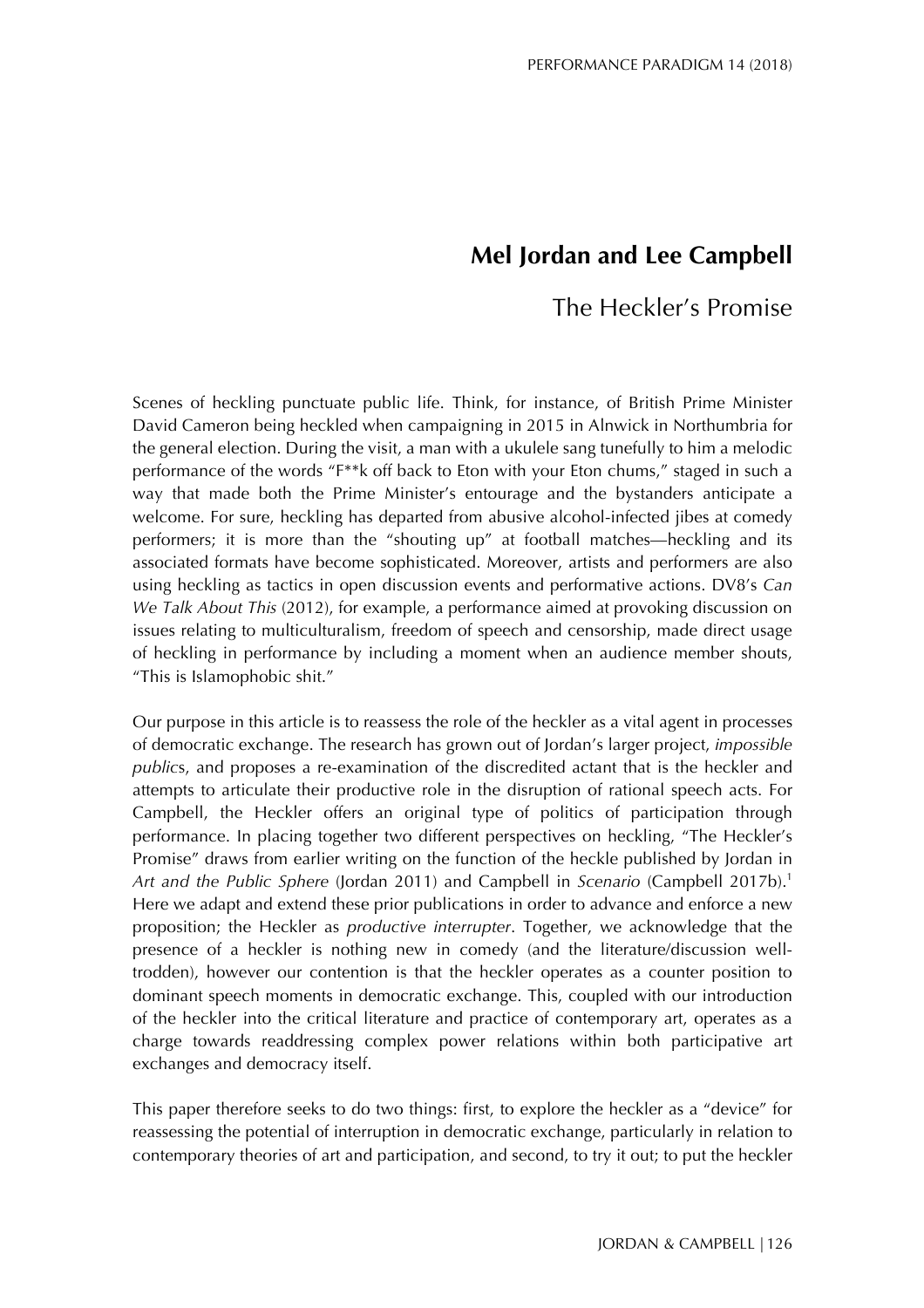at the centre of an artwork. We will discuss the potential of the heckler in general by calling on examples in comedy, however the aim is to extend its potential and scope from comedy into the everyday practices of debate and opinion formation. In short, we propose a rethinking of the heckler. In Part 1, "Heckle, Hiss, Howl and Holler," Jordan asks if there is something worth considering in the process of heckling for democratic exchange. In Part 2, "Contract, Collaboration, Countdown and Confrontation," Campbell strikes out to see what happens when you present an artwork that trials a performance about heckling via the act of heckling.

# **Part 1:** *Heckle, Hiss, Howl and Holler*

# **Notes on the Democratic Function of a Heckler**

Speaking out in the wrong place at the wrong time is surely one of the reasons why there is political potential in the heckler. Institutions of public speech inscribe the heckler as anti-social, but I want us to consider her in quite the opposite way, as the very embodiment of becoming social. Let us upend the conformist definition of the heckle as anti-social and instead think of the heckler as heroic, a kind of public speech super hero with the ability to suspend rhetoric, preserving the right to speak out of turn. The violence, awkwardness and embarrassment of the heckle are signs of its political courage, fearlessness and agency. The heckler's interruption opens up a space for public discourse. Deprived of the heckler, we would have one less method of turning passers-by into assembled publics.

The heckler is the name we give to the unauthorised public speaker, or, in other words, the public speaker with no public of their own. Magpie-like, the heckler occupies a place belonging to another. The audience who hear the heckle and who, in fact, are the addressee of the heckle, are not the heckler's public: they are assembled to listen to somebody else. This incongruity helps us unpick the definition of a public; a public is not constant but always temporally changing as it moves from one encounter to the next. As we walk through public space we are not fixed subjects, never *only* a consumer or a commuter; we are always mothers, daughters, wives, friends and colleagues. We are also accessible agents of encounter for politicising acts or events. Most criticism of the heckler assumes that the heckler wants to exchange places with the official speaker as opposed to being a member of the crowd, but what makes the heckler an "impossible" speaker is the fact that is she wants to be neither official speaker nor silent mute.<sup>2</sup>

The heckler's repertoire needs to be explored as a series of tactics and as such we plot ways in which we have seen heckling enacted. Heckling's performativity as embodied through the trope of the heckler can be characterised by the following:

- Disruption of events predicated upon an interruption that demonstrates a sophisticated usage of language in conjunction with split-second timing and "wit, volume" and a razor-sharp tongue (White 2006);
- Using interruption to command the immediate attention of others (Garner 1998);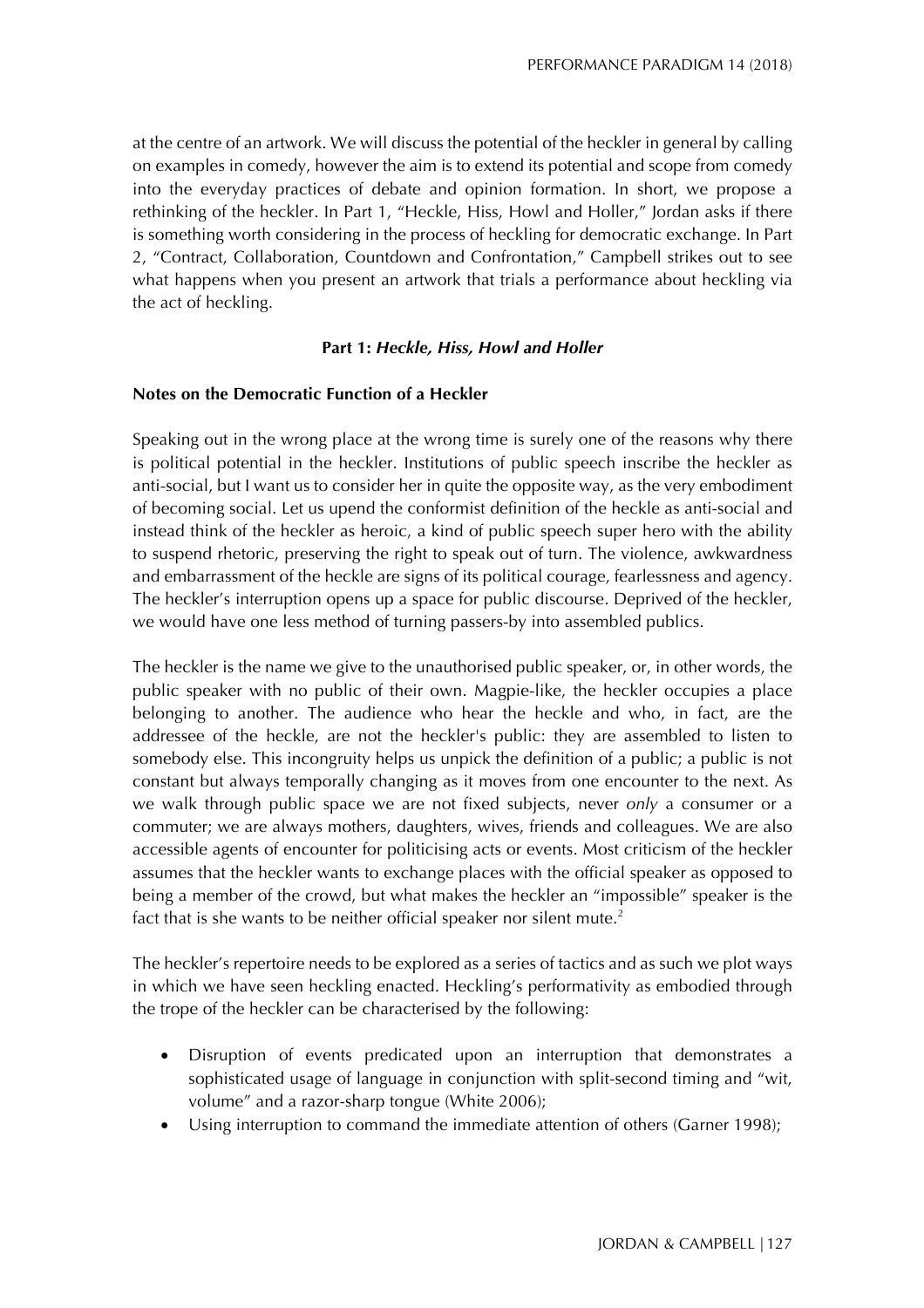- Participation and aspects of performance: someone's opinions being challenged by another in front of a live audience through the usage of tactics, including methods relating comedy and humour in language, as made explicit, for example, in the "put-down" (Hound 2011);
- Power relations in terms of *schadenfreude* and superiority theory (Moreall 1983);
- Actions taking place within the historical context of the Roman gladiatorial games in which the audience shouted, "Habet! Hoc Habet!" ("*He's had it!*"), "Mitte!" ("Send him back!") (Auguet 2012, 48–49), and used their bodies to express disapproval; *pollice verso* meaning "downturned thumb" (Corbeill 2004, 4).
- Divisive in terms of heckling being "relegated to the realm of vulgar and uncouth" but also "courageous" (Jordan 2013).

The heckler's origins are embedded in the political struggle of the industrial working class. The primary definition [of heckling] refers to processes in the textile trade, where to heckle was to tease or comb out flax or hemp fibres, to go through them, as might be said, with a fine-tooth comb. The leap across to the secondary meaning—to interrupt political speakers with awkward or embarrassing questions—was made in Scotland, and specifically perhaps in Dundee, a famously radical town where the hecklers who combed the flax had established a reputation as the most radical and stroppy element in the workforce (McKie 2005).

More recently, we know the heckler as a figure in stand-up comedy; "owning" the heckler means that you deal with her directly, that you confront her interruption and incorporate it into your act or your routine. A comedian's response to a heckle seems to say more about the comedian than it does about the heckler; the way you deal with an interruption reveals your relationship to fearless speech and fearless listening. In a stand-up routine by Jamie Kennedy, the comedian starts his joke by describing an incident in a diner. When he says, "the woman comes over to my table" he immediately gets heckled by a member of the audience who says "Server!" She explains, "not 'woman', 'server.'" After a few abusive remarks to her—"I'd like you to serve your mouth shut" and "Serve you up these nuts"— Kennedy eventually asks her what it's like to be a server and she delivers what I would like to think of as a punch line for representational democracy; she replies, "I am not a server I am a nanny," In this instance, the heckler speaks up for someone else, perhaps for her class or her gender. Significantly, she uses this speech moment to represent another, making the exchange between heckled speaker and the heckler a political act; in this case, the heckler is not simply an individualistic nuisance-maker but a speaker for others.

Without the heckler, public speaking cannot be nominated as democratic. When politicians give key speeches in front of supine audiences without any danger of heckling, their televisual professionalism is bought at the cost of the genuine encounter between speaker and audience that the heckler embodies. Think about the trouble that is caused when well-meaning liberals are made to contend with the "Hecklers Veto." Under the US constitution, it is illegal to limit the opportunity of free speech by banning those from a public rally that might interrupt. ("Hecklers Veto", n.d.). This initially seems a step towards the inclusion of all publics, but let's face it, when the heckler is only allowed to be present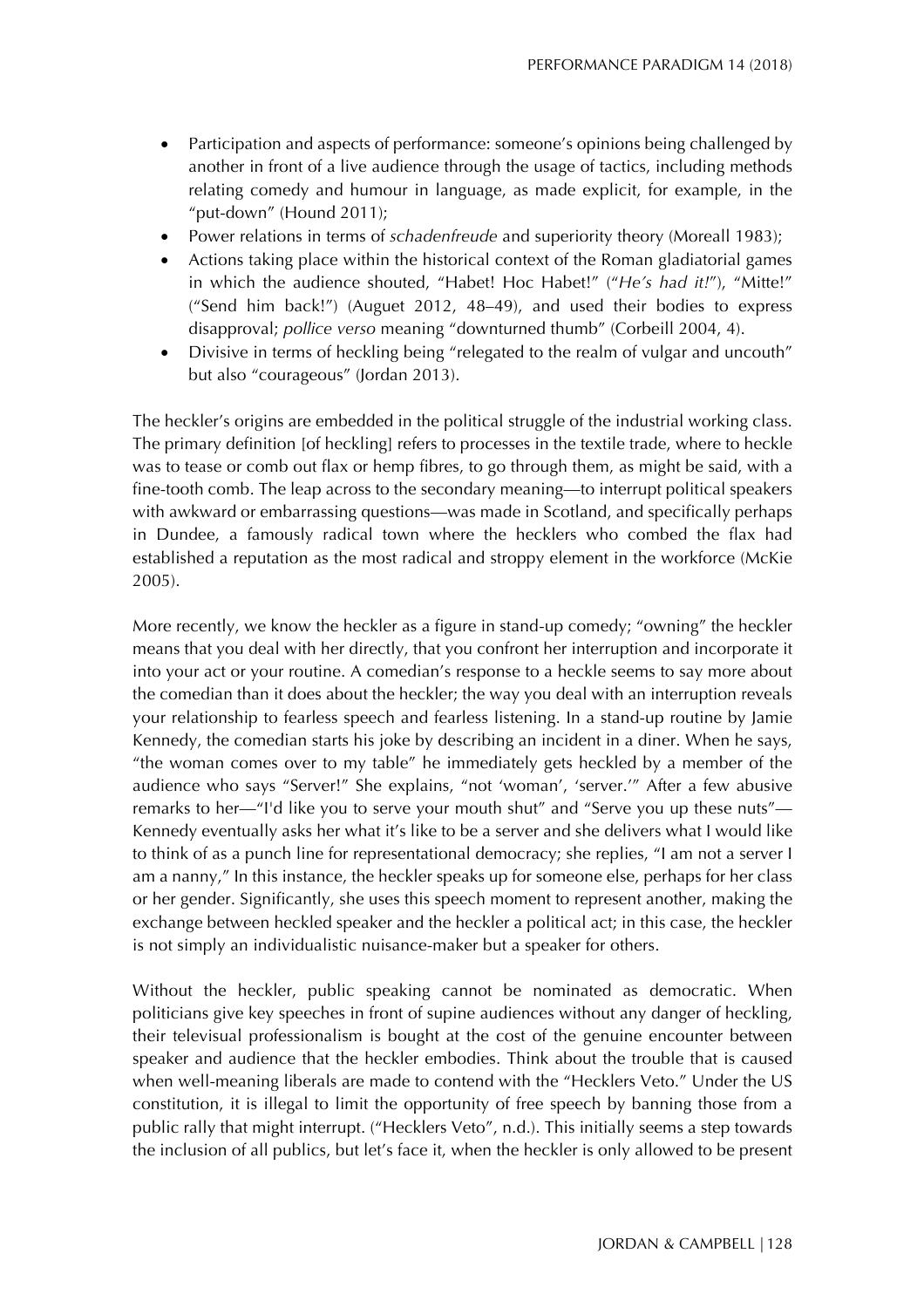to represent a symbol of free speech we can suspect that no fearless listening will ensue (Jordan 2011, 117–19).

The heckler is therefore both a symbol of "free speech" and at the same time an "improper" speaker. If we turn our attention to the economies of speech acts, which the heckler interrupts, then the dual character of the heckler is revealed as a badge of the heckler's political being. Heckling is made possible by the allocation of places within the public sphere; the heckler is not responsible for the allocation of places by virtue of transgressing them. The heckler is a political actant; when the listener speaks, the invisible boundaries between speaker and listener are made visible.

There is something useful in exploring the heckler and her methods as a potential political actor in the public sphere. I see the act of the heckler and the event of the heckle, for example, as enabling us to understand how we form opinions and values through communication and exchange. Moreover, the figure of the heckler provides new potentialities for developing practices of representation democracy. In the process of deliberate democracy, deliberation is central to collective decision-making. Deliberative democracy appears to be a way to make decisions face-to-face and through participating in discussion but it is not without its shortcomings as deliberative participation by *all* those affected by collective decision-making is extremely implausible (Parkinson 2003, 81). The process of rational argument, for example, is sometimes inhibiting to those members of the community not experienced in public speaking or accustomed to presenting their views in a "reasoned" manner. Enter the heckler, who ignores these rules but provides us with a practising alternative of disruption.

Political theorist Chantal Mouffe acknowledges a crisis in representative democracy, suggesting that it is failing because it is not agonistic enough. In an interview in 2013 with Biljana Đorđević and Julija Sardelić for the Subversive Festival, Mouffe stated:

it's the lack of agonism, which is the origin of the crisis of representative democracy today. And the solution is not simply to abandon representative democracy but to transform it and to make it really agonistic. And I think these movements are a symptom of this lack of an agonistic debate and this is why one of the mottos of these movements is "we have a vote but we don't have a voice." And to give a voice is to allow for an agonistic debate. (Mouffe, quoted in Đorđević and Sardelić 2013)

Mouffe prefers what she calls "agonism"over a continuing consensual neoliberal democracy (2010, 249), arguing that it has the potential to allow different positions to coexist. For Mouffe, turning antagonisms in to agonism results in a pluralistic community with no one political position dominating a group, thereby providing us with new alternatives for how to live together. Agonism allows people to disagree without treating each other as enemies, or, as Mouffe describes, "[agonism is] a form of adversarial confrontation instead of antagonism between enemies" (quoted in Đorđević & Sardelić 2013). She continues: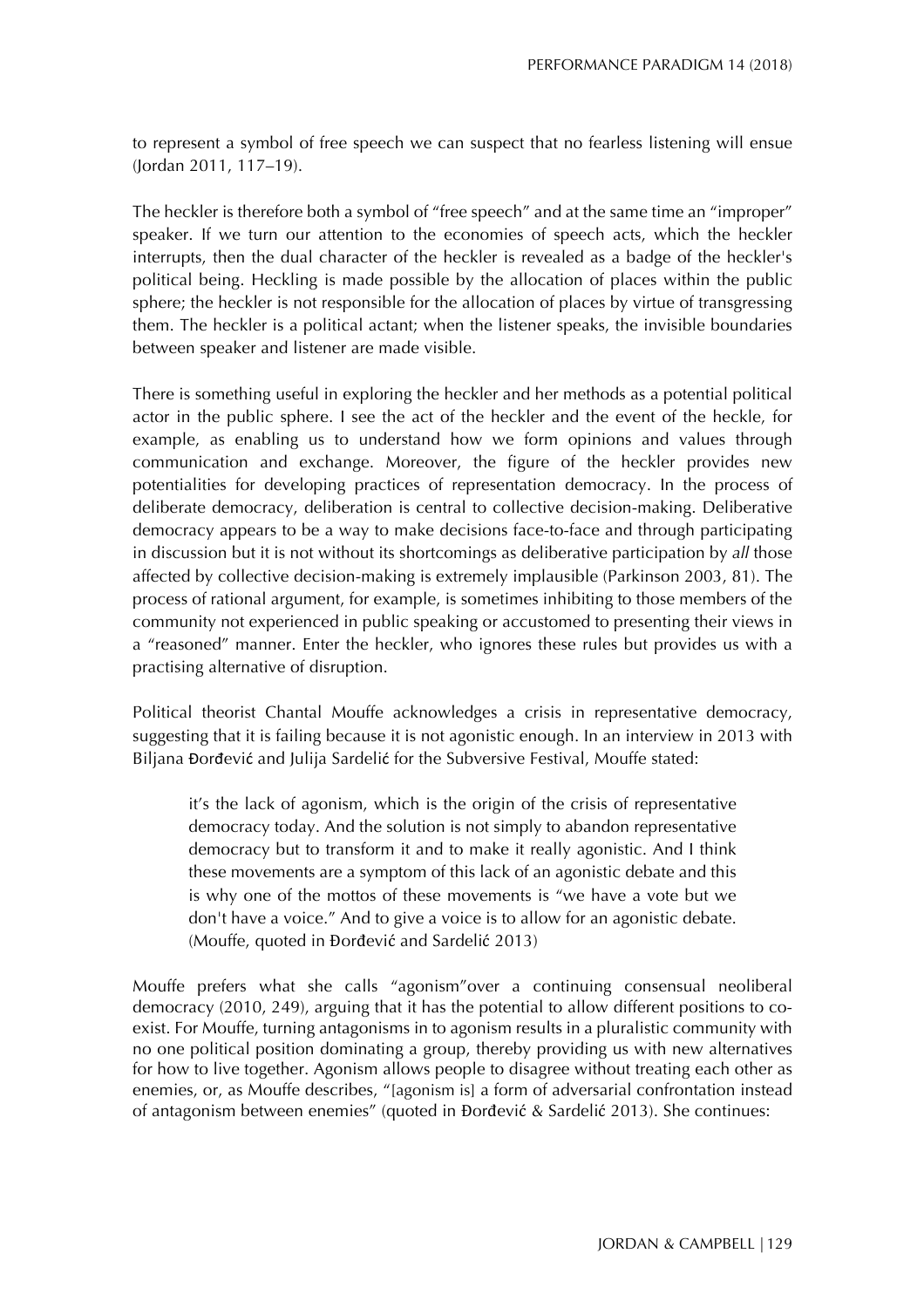My argument is that we need a conflictual consensus for democracy to exist. There needs to be some form of consensus but the consensus is on what I call "the ethical-political principles," the values that we are going to accept in order to organise our coexistence: liberty and equality for all. But those values are going to be interpreted differently according to different perspectives.

I see the heckler as playing a crucial part in the development of agonism; by stepping up and performing the conflict in the room, the heckler brokers a route from confrontational antagonism to agonism.

# **Notes on the Performative Function of the Heckler**

Awkwardness and embarrassment accompany the heckler. Their interruption is a symbolically violent act that not only exhibits disrespect for the authorised speaker, but also the public who have consented to hear one individual but find themselves listening to another. The heckler begins with controversy, viewed as the enemy, but nevertheless she allows the onlookers an opportunity to see more than one position at a time. The unwanted imposition of the heckle is not prefaced with the courteous phrases that the educated and polite are accustomed to issuing before an interruption ("may I just say...," "pardon me for interjecting, but...," or even raising a hand to acknowledge turn-taking). Seeking permission to speak is alien to the heckle.

Putting your body in the place of interruption is no mean feat. This interruption undermines the neoliberal democratic method of turn-taking and holds out for content over process. The heckler does not acquiesce to the normative need for harmony in personal relations; she ignores the turn-taking method that is an implicit part of the process of arriving at agreement through the practice of deliberative democracy. But not only does she avoid civil processes, she never waits to be asked; she is an unreasonable speaker, but a wholly necessary communicator. The heckler sticks out both her neck and her tongue out in order to reveal our customary habits of transaction.

The heckle thus harnesses the combination of speaking and acting; the meaning of the language one uses in a heckle is not as significant as the fact of the interruption. This recalls J.L. Austin's theory of speech-acts, wherein words not only describe something but do something (Austin 1962, 5). Or as Judith Butler elegantly puts it, a performative word or phrase "enacts or produces that which it names" (Butler 1993, 13). So, for example, the phrase "I bet" enacts, produces and names the bet. More notably for my consideration of the heckler, both Austin and Butler asserts that "context" is a crucial factor of communication; understanding "context" and utilising it as an aspect of the meaning constructed through words is what enables speech acts to become actions. Where Austin provides us with the notion that language is itself an action, I propose that the heckler's act of interruption be understood as an "act turned speech." The embodied interruption of the heckler, always responding to a public context, allows us to consider the role of the *body* in the construction of the meaning. Moreover, the heckler helps upturn Austin's original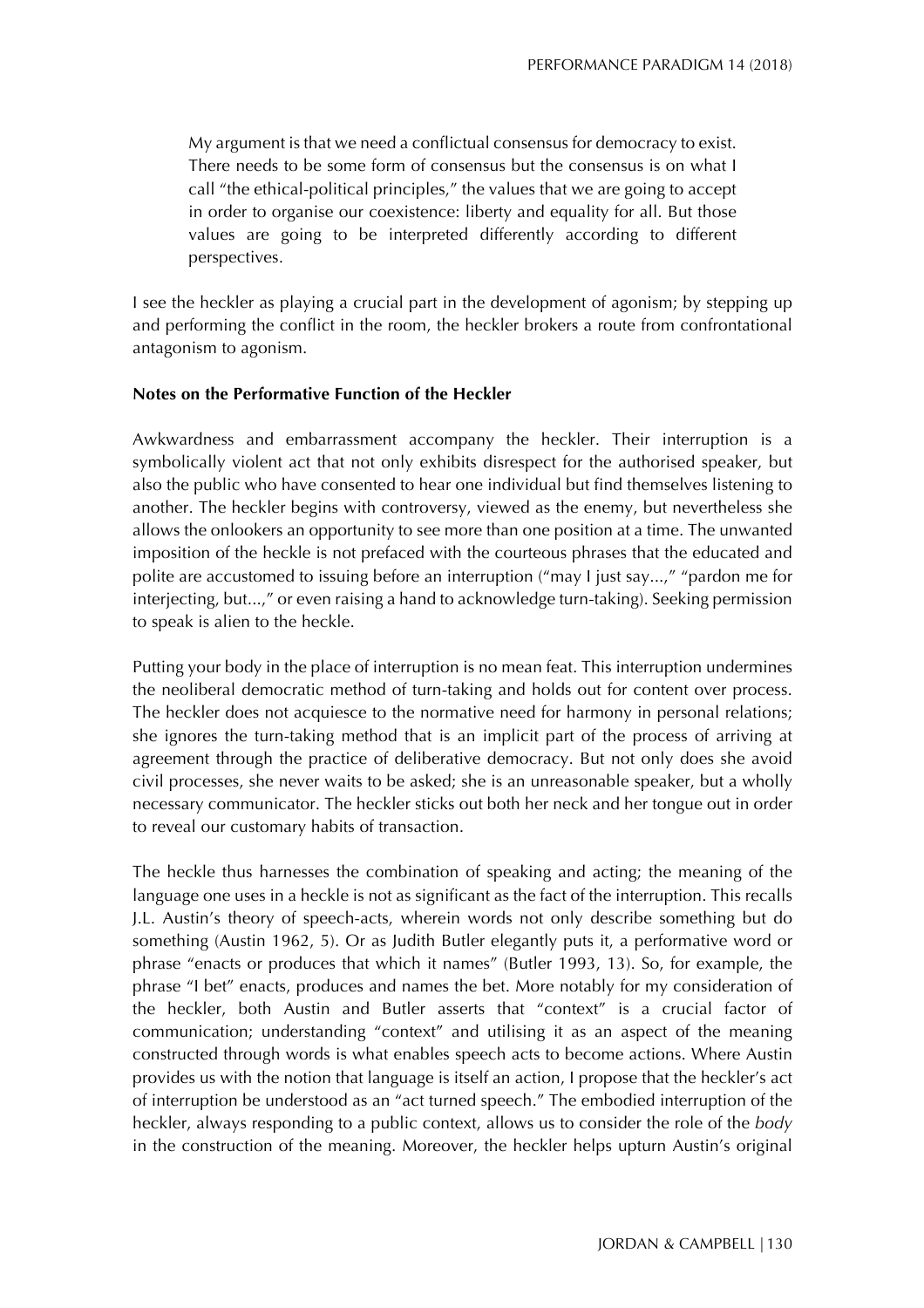arrangement to demonstrate how the combination of action with speech can in fact operate beyond language, to become "act-then-language;" to acknowledge that action, as in protest, is a form of debate and that the figure of the heckler opens further opportunities to think about the relationship between the body and language. If the body is not inherent to political action, then, as scholar Ian Bruff asks, "why do the police employ teargas at a political demonstration? Why not just talk the people into going home?" (Bruff 2013)

The embodied "act turned speech" of the heckler furthermore offers up an additional way to consider art's relation to politics through art as opinion formation (Jordan 2017, 8). Nicholas Bourriaud's *Relational Aesthetics* (1998) has dominated the idea of social and participatory art practices since the 1990s. Through various forms of participatory art practice, including community and socially engaged practices, the notion of the participant contributing to the production of an artwork—or more accurately becoming a "coproducer"—has been used to circumnavigate the problems identified with hierarchy and power in artistic authorship. So, to render art more "democratic," solutions have been directed at the issue of authorship, building on the work of Roland Barthes (Jordan 2014, 6; Barthes 1977, 142–48). However, scholars have also started to interrogate the very term "democratic," as art historian Claire Bishop does:

When Bourriaud argues that, "encounters are more important than the individuals who compose them," I sense that this question is (for him) unnecessary; all relations that permit "dialogue" are automatically assumed to be democratic and therefore good. But what does "democracy" really mean in this context? If relational art produces human relations, then the next logical question to ask is what types of relations are being produced, for whom, and why?' (Bishop 2004, 65)

Co-production ensures that conviviality is a key process of interpersonal relations, but could we accommodate a heckling participant? What would a heckling co-producer do to customary ideas of conviviality and consensus in participatory art practice? Could we perhaps, by utilising the heckler in this context, transform consensual participation into agonistic art?

Shouting encouragement from the side is not heckling. Neither "hear! hear!" nor "encore!" is a heckle. Heckles are typically derisive, aggressive and abusive. They can also be comic, clever and sarcastic, but they are always barbed. The heckler is the speaker that should not be heard. The "should not" here is an effect of the pragmatic circumstances of the speech act, not an abstract principle. Every public forum is a regime in which the capacity to speak and be heard is authorised for some and not for others. The heckler transgresses the institutional designation of speaker and listener. The heckler is ear-turned-mouth. Hecklers fail to be constrained by their given role. The heckler is the impossible speaker, the unacceptable talker, the bigmouth in the crowd, the whistle-blower, the trouble maker, the barracker, the jeerer, the gabber; but make no mistake, the heckler is never understood as the schmoozer or the contributor to understanding the complicated debate. Forget rational reasoned exchanges and you can even disregard language—consider bodily acts, make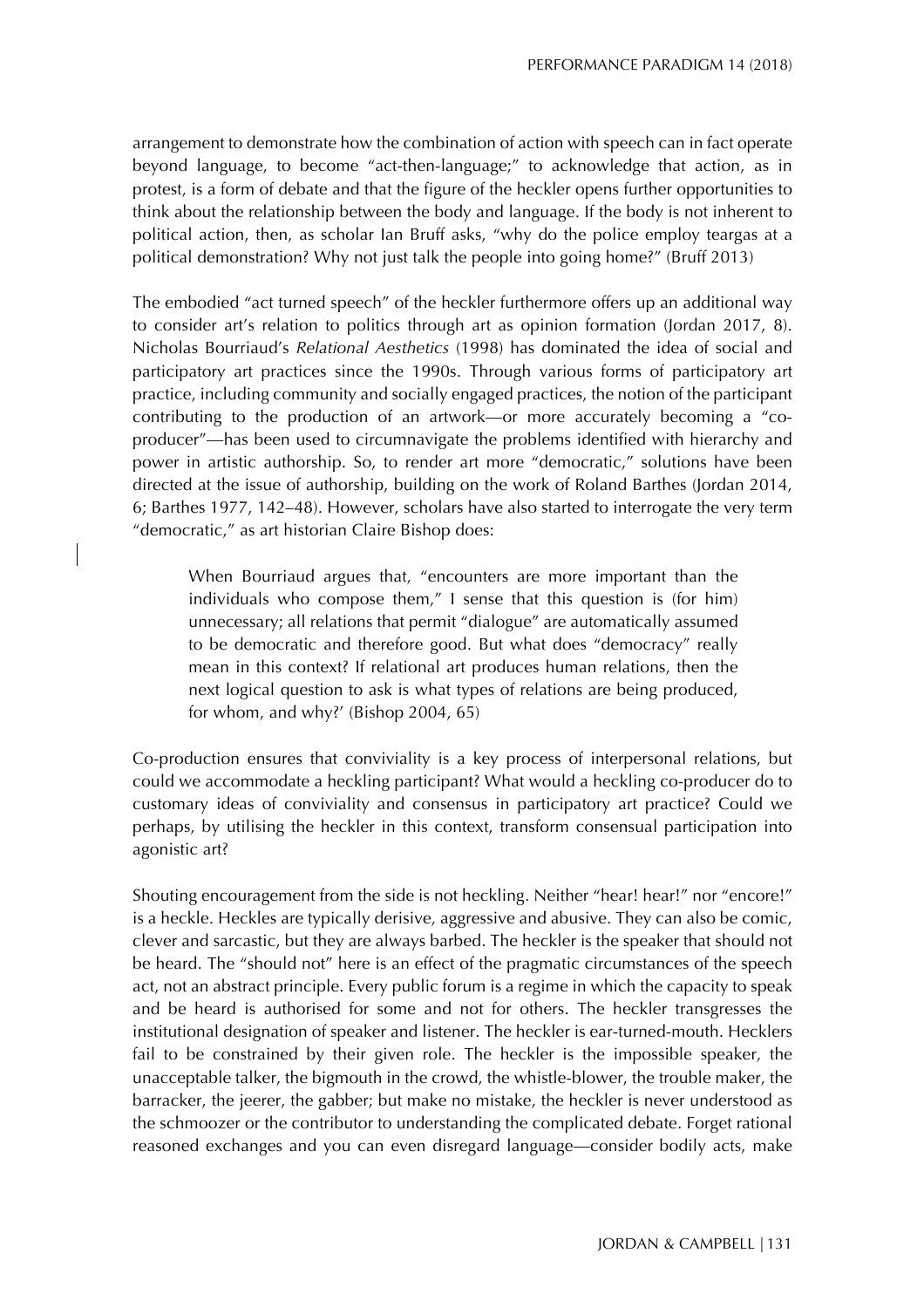speech acts as well as speeches, generate sounds; say "Yuck," "Argh" and "Err," shout "Boo," sigh loudly, breathe heavily, hiss, howl and holler, shriek, scream and cry all for the cause of interruption.

# **Part 2: Contract, Collaboration, Countdown and Confrontation**

The term "critical incident" refers to specific moments triggering critical reflection and possible revision of how to proceed with making practice. As the result of a critical incident involving me being interrupted by an audience member at the start of a participationdependent, performance-related artwork, a major shift took place in the focus of my creative research. To explain, I sought to extend my then existing repertoire of comedy tactics and usage of slapstick to provoke audience participation by taking part in an artist residency entitled *The Experimental Comedy Training Camp* (2012), which took place at The Banff Centre, Alberta, Canada. This residency set out to interrogate an emergent genre of performance, coined "experimental comedy," by exploring the intersection between comedy, performance, fine art, and humour theories (see Billig 2005; Critchley 2002; Morreall 1983). From the start of the residency, myself and the other participants were expected to perform in nightly skits (short comedy performances lasting approximately tenfifteen minutes). Their purpose was to: (1) gauge audience reaction to our existing strategies of generating comedic performance; (2) test out different methods relating to comedy to extend our repertoire; and (3) play around with what the term "experimental comedy" may mean.

When it was my turn to perform for the first time at the camp, I presented an iteration of my performance, *Lost for Words*, as a skit that sought to emphasise physical bodily gesture and made direct usage of slapstick comedy. I wasn't bothered about demonstrating to the audience how clever (or not) I could be with verbal language (most of the skits by other participants before me had relied upon spoken word and verbal humour). I didn't care if my audience saw my usage of slapstick as a philistine's form of humour. By repurposing aspects of *Lost for Words,* I wanted to explore whether there could be a universal form of slapstick that *anyone* could find funny. When I began my iteration of *Lost for Words* by handing out plastic cups to audience members, one of the audience members shouted at me, "Do it your fucking self!" Never had an audience member reacted to my invitation for their participation in this manner. I was stunned for a moment and thought that he was joking. I replied, "Here you go," and attempted to give him one of the cups. He responded, "Participatory shit!" and walked out of the room. Although his verbal assault did take me by surprise, I did not engage in conversation with the audience member. I shrugged my shoulders and carried on with the skit. Using the remainder of my time on the residency to explore physical and linguistic interruption specifically, I began by thinking through the reasons why we interrupt in verbal exchange. I identified two key reasons: first, the interrupter disagrees with what is being said, and second, the interrupter seeks to "score a point" over the speaker: "A common example of this is to show up a speaker by posing a question that they cannot answer" (Cowan 2016). Relating these reasons to aspects of my study, I noticed that the activity of heckling to be a common form of physical and linguistic interruption that has threads within both comedy and performance.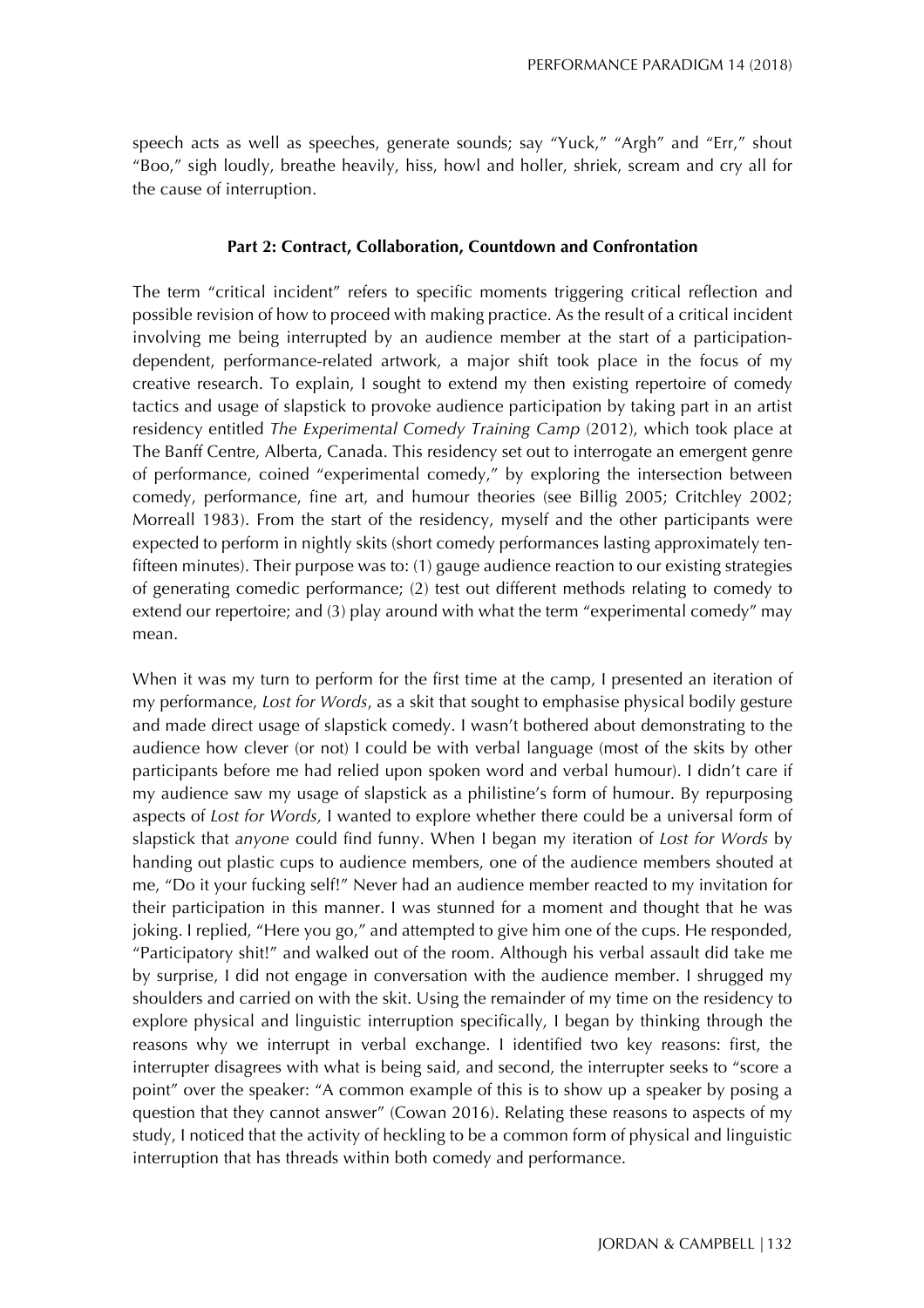Experiencing physical and linguistic interruption directly via being heckled whilst performing during the residency enabled me to extend the possibilities of using interruption; it prompted me to explore heckling in practice, and to study the performativity of the heckler as a means of thinking about the possibilities of physical and linguistic interruption. In a discussion with Manick Govinda about why the heckler should be considered (Govinda 2012), he told me that his most embarrassing moment of heckling was at a performance club night in Birmingham in the early 2000s. During the performance *I Miss You,* performer Franko B attempted one of his signature catwalks where he purposely cuts himself to bleed. The artist inserted tiny pins into his feet and then walked fully unclothed repeatedly up and down a stretched canvas as the pins slowly released blood. Govinda told me that during the performance a member of the audience shouted out, "Flaming hell. Big deal! What a bloody farce! Every woman bleeds." By way of contrast, I had experienced an iteration of this performance at Tate Modern, London, the same year and I stood amongst an audience who were silent throughout its entire duration. The performer demanded our silence and commanded our gaze—there was no interruption and no heckling—a situation bearing resemblance to the theatrical concept of the "fourthwall." Nobody (the audience during Franko B's Tate Modern performance) wanted to upset the status quo in terms of us (the audience) watching, listening and being respectful of the performer's wish that we remain silent and concentrate fully on his actions during the performance. Audiences were mindful of the fourth-wall effect. Audiences were *polite*. The two iterations of Franko B's performance performed under two different contexts (art and comedy) yielded alternate polite and impolite responses from the audience. There is an implicit contract when I (the performer) do *this* and you (the audience) do *that.* Performers often have strict rules for managing the audience and, if a performance goes badly, the heckler. Yet whilst in Canada, I saw the heckler as positive, as *an opportunity*—an important means of increasing the possibilities of interruption. The rest of my time in Banff was spent refining my usage of existing comedy tactics and trying out some new ones in subsequent skits. This was to both learn more about the relationship between audience, performer and (non-convivial) forms of comedy by noticing everyone's reactions; and also, akin to the performances of David Hoyle which involve the audience being insulted by Hoyle to provoke their participation, to instil audience members to become hecklers (engage in physical and linguistic interruption during the skit) by me using the mechanisms of comedy.

# **Two Months and Counting**

Whereas in Banff I had anticipated instilling hecklers during events framed as performance art, on my actual return to the UK I adopted a different tack. A lecture that I had written shortly after my return, "Slipping and Slapsticking: In Promotion of the Heckler," was accepted for a conference in London on performance practice-as-research. The paper argued in favour of heckling in terms of, first, destabilising the theatrical fourth-wall effect, referred to in the paper as a liminal threshold of politeness, and secondly, reminding the audience that there is no fourth-wall. When I asked artist Claire Makhlouf Carter if she were interested in collaborating with me on a paper regarding slapsticking, her response was to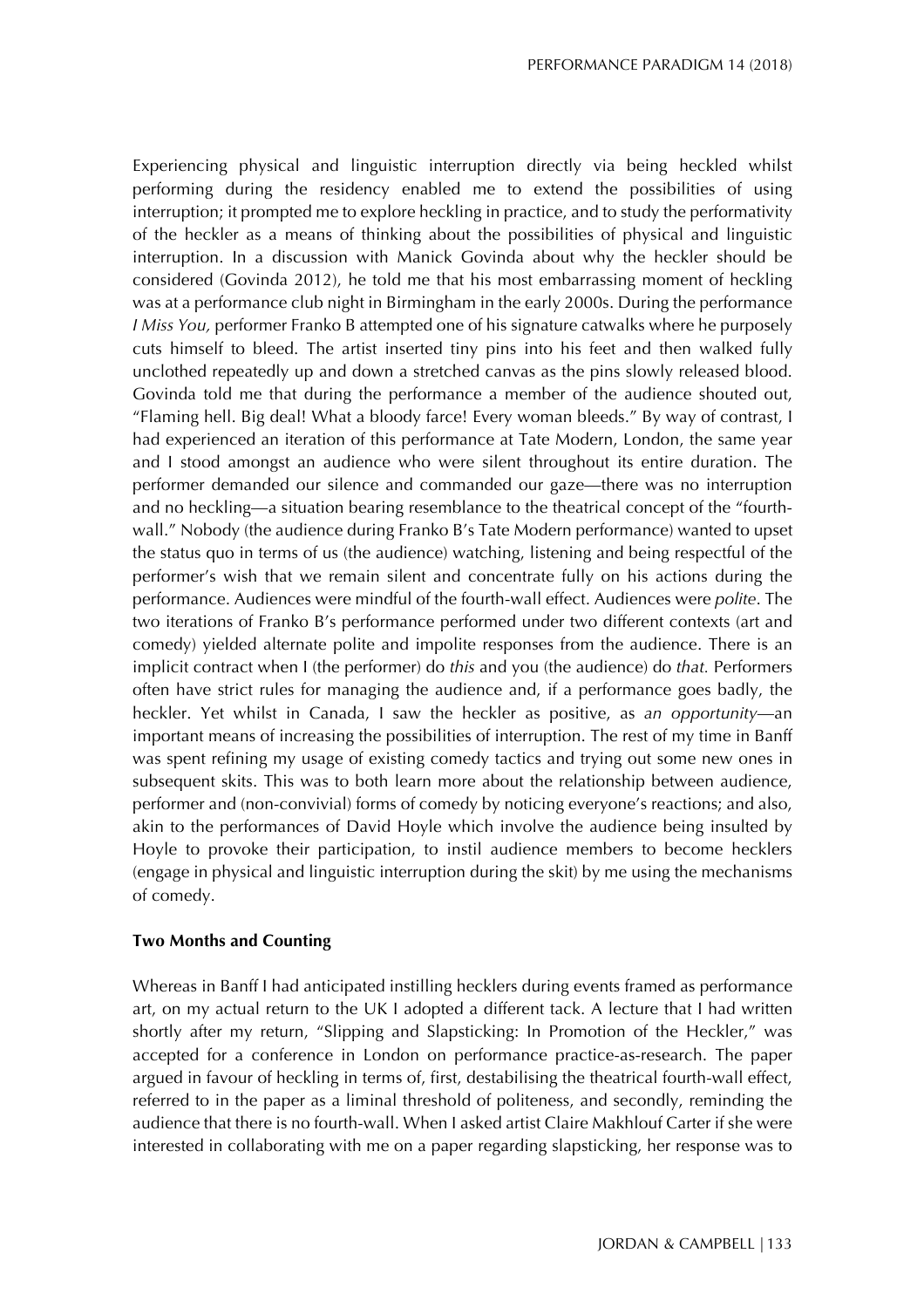send a participation contract between a documenter (Carter) and a performer (myself). (Here Carter interjects, "This is not the narrative I remember, but then this is your paper and your version of events.") When I explained more fully my focus, it was modified to that of a heckler (Carter) and a speaker (myself). I initially responded with bemusement at the contract's formality but saw the potential within it to address the relationship between an artist and viewer that Kathy O'Dell (1998) refers to as a "contractual arrangement." The term "contract" relates to, first, an agreement which contains sets of propositions and, second, a document which operates performatively—performative in the sense that an action must take place to fulfill a propositional statement that has been contractually agreed on. Rather than me undertaking an action that resulted in a document(s) as record of a live performance, here Carter and I flipped this process and started with a document (the contract) to provoke an action; the contract as a list of instructions that required enactment, as tongue-in-cheek and a playful performative prop.

Carter knew that the paper's content would concern the contextual, philosophical and historical frameworks related to the philosophies and practices of heckling. All I knew about her participation in my delivery of the paper was that at some point she would interrupt me and I did not know when or how she would do this. By Carter interrupting me, she would have completed her main contractual obligation. The future events of our collaboration hung on the contract being signed by both me and Carter.

# **One Month and Counting**

I was keen to discover how our planned interruption would play itself out in terms of managing the audience to my paper. What would be their responses? Would they engage positively with the interruption in terms of its potential or would they shun it as negative disruption to their ease of listening to my paper? I could not envisage any complaints; audience members were to experience heckling on a theoretical level (my paper) as well as be provided with a physical demonstration of heckling *in practice.* I devised three approaches that I could adopt in the face of Claire's interruption:

- 1. Abandon speaking and leave the room as an effect of being so deeply affected by the nature of the interruption on an emotional level;
- 2. Carry on with speaking at the point before the interruption or "start again from scratch" (Dacre 2013). Appear emotionally unscathed even if feeling a bit bruised. This approach works in conjunction with stand-up comedian David Alan Grier's advice for comedians presented with a heckler: "ignore him" (Grier as quoted in Dougherty 2003, 258);
- 3. In opposition to Grier, revel in the interruption to engage the heckler in a form of live contest. In the spirit of much heckling that takes place in standup comedy, see the interruption as an opportunity to engage with the heckler in a battle of the put-downs. Stand up to the heckler and regard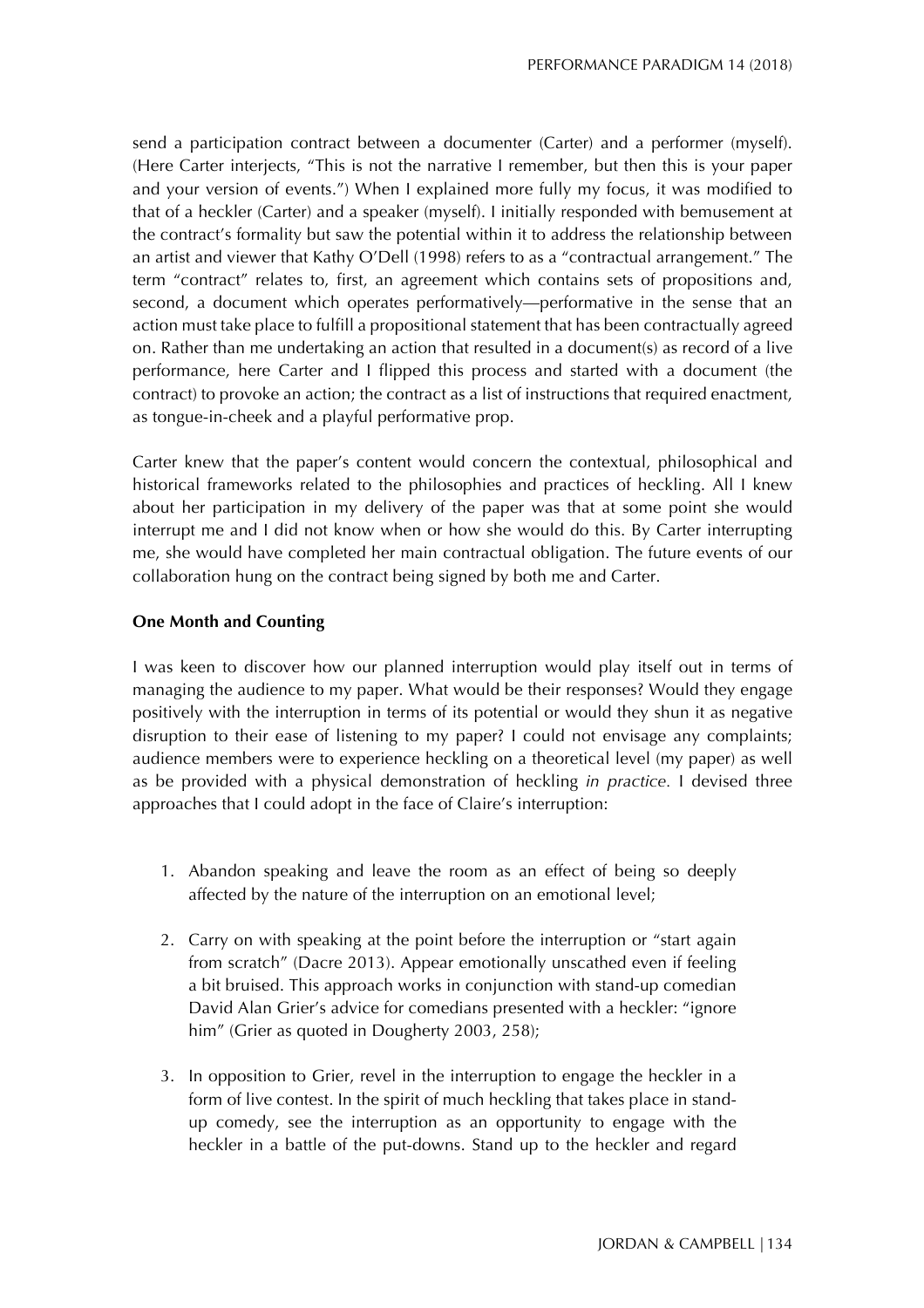their interruption as "positively contributing to the show" (Double 2005, 195). Demonstrate resilience. Defeat the heckler!

## **One Day and Counting**

The contract generated tension, anxiety and ambivalence towards its being signed. It stated that Claire's interruption may involve abusive comments or actions. Even though the term abusive is so ambivalent, I could deal with Carter potentially drowning me out with the sound of a trumpet, intermittently shouting me down with expletives or even subtly heckling me with a giggle, a frown, a sideways glance, or falling asleep as an act of intention rather than as a natural bodily response to tiredness. Concerned with the performative element of the contract and its capacity for violence between Carter and I, I contemplated wearing a bulletproof vest while delivering my paper the next day. There was still time left for me *not* to sign the participation contact. I started to think about the enforceability of the contract, which, if signed, would make it legally binding.

### **Crunch Time: Delivery of Lecture**

I signed the contract. What was Claire plotting? What was hidden inside her bag? A trumpet, a rat, a snake, a knife, a gun, a bomb? Although she had told me that she was nervous, I had no sympathy. Have you ever heard of a nervous heckler? Upon beginning to read my paper at the conference (with Carter seated in the audience), I tried not to externalise the trepidation that I was feeling at the time to the audience by way of facial expressions or punctured moments in what I was saying, or displaying anxiety in the tone of my voice. The majority of the audience was unaware that my emotional investiture with Claire was entirely different from that which I had with everyone else in the room at that time. Although Claire did not reveal herself as the perpetrator of the interruption to my paper until later in the question and answer session, audiences were unaware of the power relation at play in terms of me being at the mercy of Carter.

After approximately ten minutes a security guard walked into the room. He was approximately six-foot two-inches tall and weighed approximately eighteen stone. He had short black hair and dark eyes. He wore black shoes, black trousers, and a white shirt. He instructed me that I must stop reading. I refused and continued reading. The guard put one of his hands on one of my shoulders and demanded that I stop. Recalling proceeding, Carter suggests that as an audience member, to her the security guard seemed quite calm as if it might be bad news rather than an arrest and that "you seemed quite resistant, sort of holding ground" (Carter 2018). The guard grabbed my paper out of my hands and put it on the table in the presentation area and escorted me out of the room. I was told to sit on a seat and not speak. When I was permitted to re-enter after about ten minutes, Claire was sitting down at the presentation table, reading my paper. She stopped reading, handed me back my paper and indicated the point in the paper that she had stopped at. A slide towards the end of the presentation informed the audience of the contract between Carter and I. Carter recalls the following of the Q&A that then proceeded: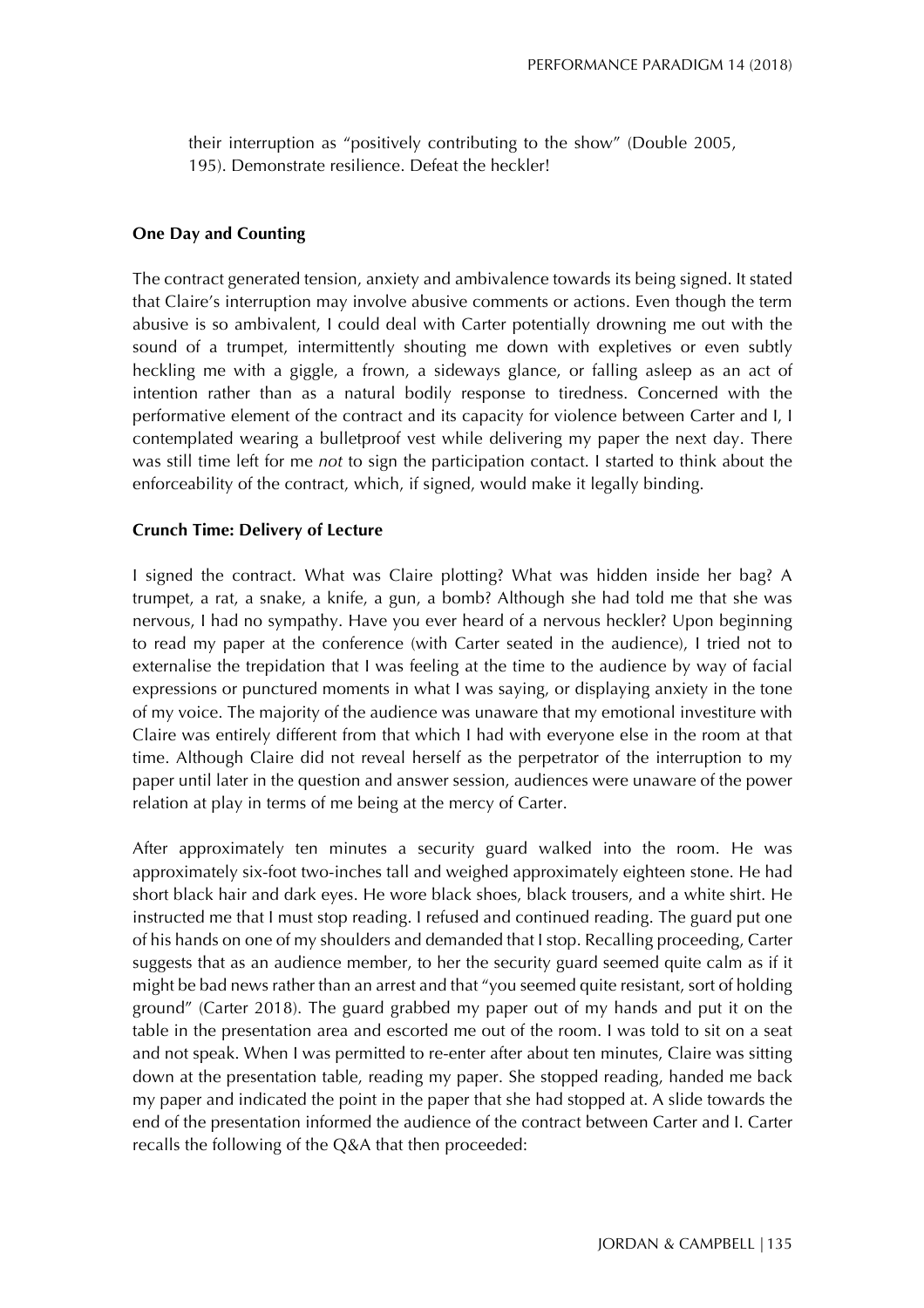The audience were sympathetic to you and badmouthing me with comments such as 'how could you ruin his paper'. They didn't see it as a collaborative form. My aim wasn't to irritate the audience [*unlike that being one of my aims*]. I didn't know what might be but imagined it would create a discussion, dissensus possibly. (Carter 2018)

In the question and answer session that followed my paper, some audience members complained that this ruined their enjoyment of my paper and felt uncomfortable at being part of an artwork without their consent and prior knowledge of exactly what was going to happen in terms. For example, one expressed frustration at what she had witnessed and said she was unsure what exactly she was meant to "get" from the interruption to my paper. Another expressed disapproval at my promotion of heckling and interruption as a positive and insinuated that heckling is okay so long as it is not too disruptive.

Others, for instance audience member Farokh Soltani, were (positively) provoked by the discomfort embodied in the interruption to my paper:

I really enjoyed it [*the discomfort Soltani experienced being in the presentation room*]. After a while the discomfort gave way to "ooh that's interesting." What is happening is clearly an act of thought; it is an act and it's an act of thought. I can clearly understand even if the paper was not about [*heckling*] [...] it's about interruption and disruption and the only way that comes across is that it is completely unexpected and unacceptable and if what happened was completely acceptable, if it [Claire's interruption] had been announced and if it had not been so uncomfortable there would really be no point in it. And when it ended and the Q and A started, I thought people would say "Wow! That was cool!" but [*they said*] "Oooh you should have warned us!" It was completely ethically justified, exactly for that reason. (Soltani 2015).

Another audience member remarked, "have you ever heard of a polite and pre-announced heckle?" The planted "interruption" to the delivery of my paper has taught me about using interruption to control an audience by disrupting their expectations of "the presentation of critical ideas within academia" (Soltani) by using practice-in-action related to physical interruptive processes deployed as tactics to undermine those critical ideas (in this case, theories of heckling) from having to be "controlled and framed within a very specific set of regulations."

Carter and I employed "doing" and "action" as methodology—thus embodying a critical performative pedagogy underpinned by doing and action — to stimulate understanding of heckling and interruption. Following practice-as-research and practice-based methodologies, I believe that one of the most profound ways to gain embodied knowledge and enact personal development is through practical exploration. Rather than telling people what something is like, they get to experience it. So, rather than just verbally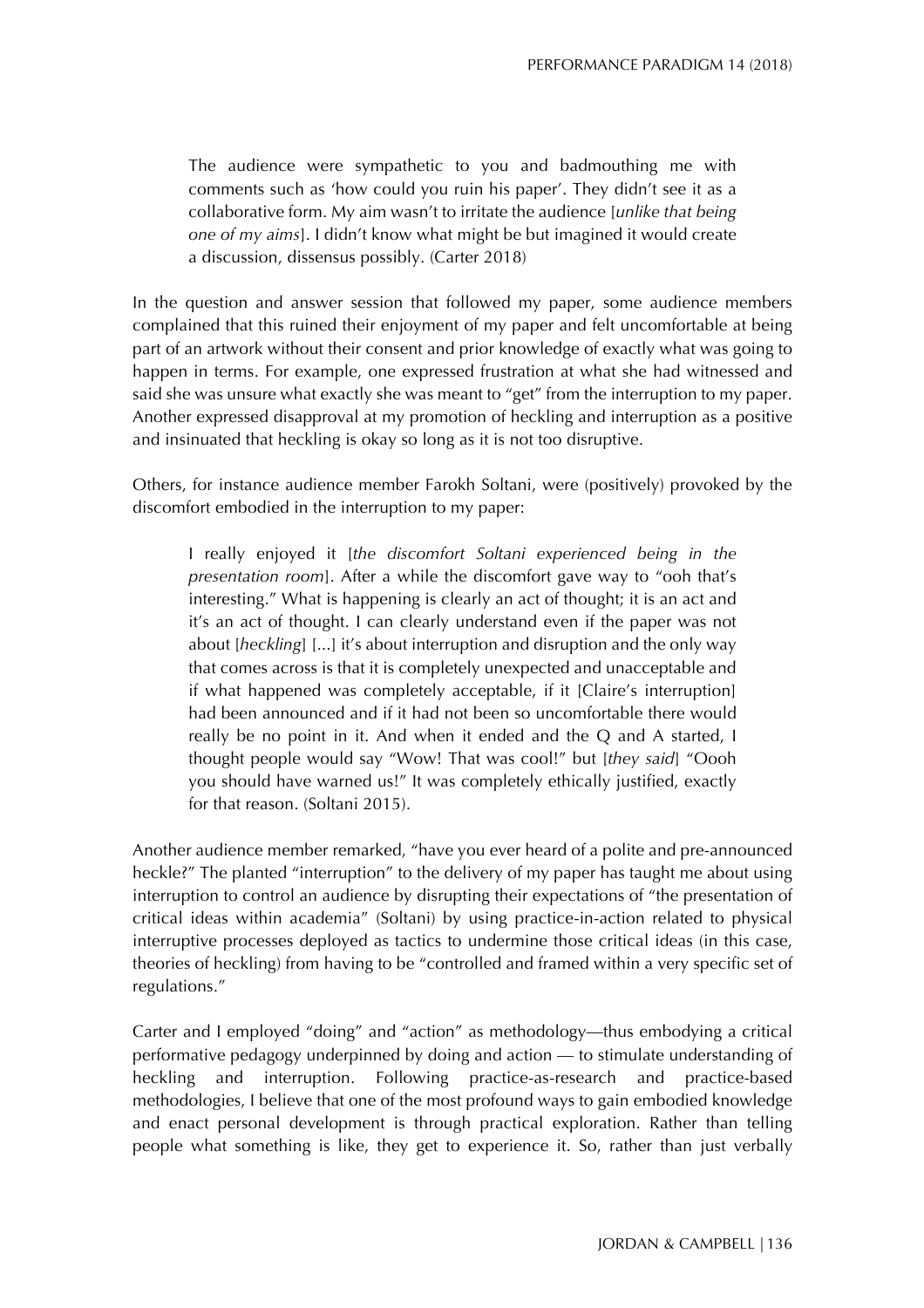explaining heckling or showing some form of distant pictorial representation, we took a leap into action and confronted the audience with heckling in action, "doing heckling" rather than serving up a pale imitation. This allowed the audience to experience some of the unfolding consequences of heckling in action. Configuring the presentation room as a "venue for the construction of knowledge, not merely for its inculcation" (Kincheloe 2008, 88), we deliberately positioned the presentation room as a space of liminality (partlaboratory/part-discussion arena) so that audiences could move theories beyond abstraction physical/emotional/practical tangibility, thus allowing them to connect theory with practice.

# **Conclusion: No One "Likes" a Heckler**

Performance art (and art *per se)* is predicated on rule-breaking, even on discomforting audiences, especially the elitist audiences of live art and performance. Forced Entertainment's *Showtime* (1996) used interruption to do just this. Having listened to performer Cathy Naden describe in detail an imagined suicide, performer Terry O'Connor (dressed in cardboard as a tree) "break[s] the mood" and starts shouting out towards the audience: "What the fuck are you looking at? What the fuck is your problem? Fuck off! Voyeurs! There's a fucking line and you've just crossed it. Where's your human decency?" (Etchells 1999, 63). Whilst Campbell created edges and parameters in which to guide a practical study of interruption, he encouraged a degree of anticipation as methodology (Campbell 2017a). Interruption was the topic of his doctoral study and ironically, the most important critical incident that re-shaped the conditions of his practice and expanded the possibilities for examining different forms of interruption related to an act of physical interruption—"Do it your fucking self!" The subsequent *Contract with a Heckler* was a performance-based collaborative project that explored the possibilities of heckling and audience discomfort involving written participation contracts that set out conditions to be performed. They were understood as having a multi-function as: legal agreement, artwork, a durational prop, which simultaneously developed and tested the boundaries of our collaboration in terms of shifting power relations. There is, of course, the specific quality of such conventional set-ups in art: the audience is either expecting or delighted or disturbed by these tacit contracts being broken or exceeded. Through the interruption that Campbell and Carter set up, practice was used to demonstrate that some audience members could deal with the theory of heckling but had problems when being confronted with heckling and its associated interruptive processes. As disruptors, they used interruptive processes in live performance. Although they acknowledged many of the complexities involved upon commencement of this work, they did underestimate the audience being so conservative.

Discussion and practice addressed throughout this paper provoke important questions: How can contemporary art practice utilise the concept of the heckler to overturn the relationship between audience and artwork? What sort of public speaker is the heckler? Are there existing rules for heckling? and 'What does an examination of these rules tell us about democracy? We propose the heckler as a metaphorical figurehead of impoliteness, a person both "loathed and welcomed" (Allen 2004, 16) who makes explicit usage of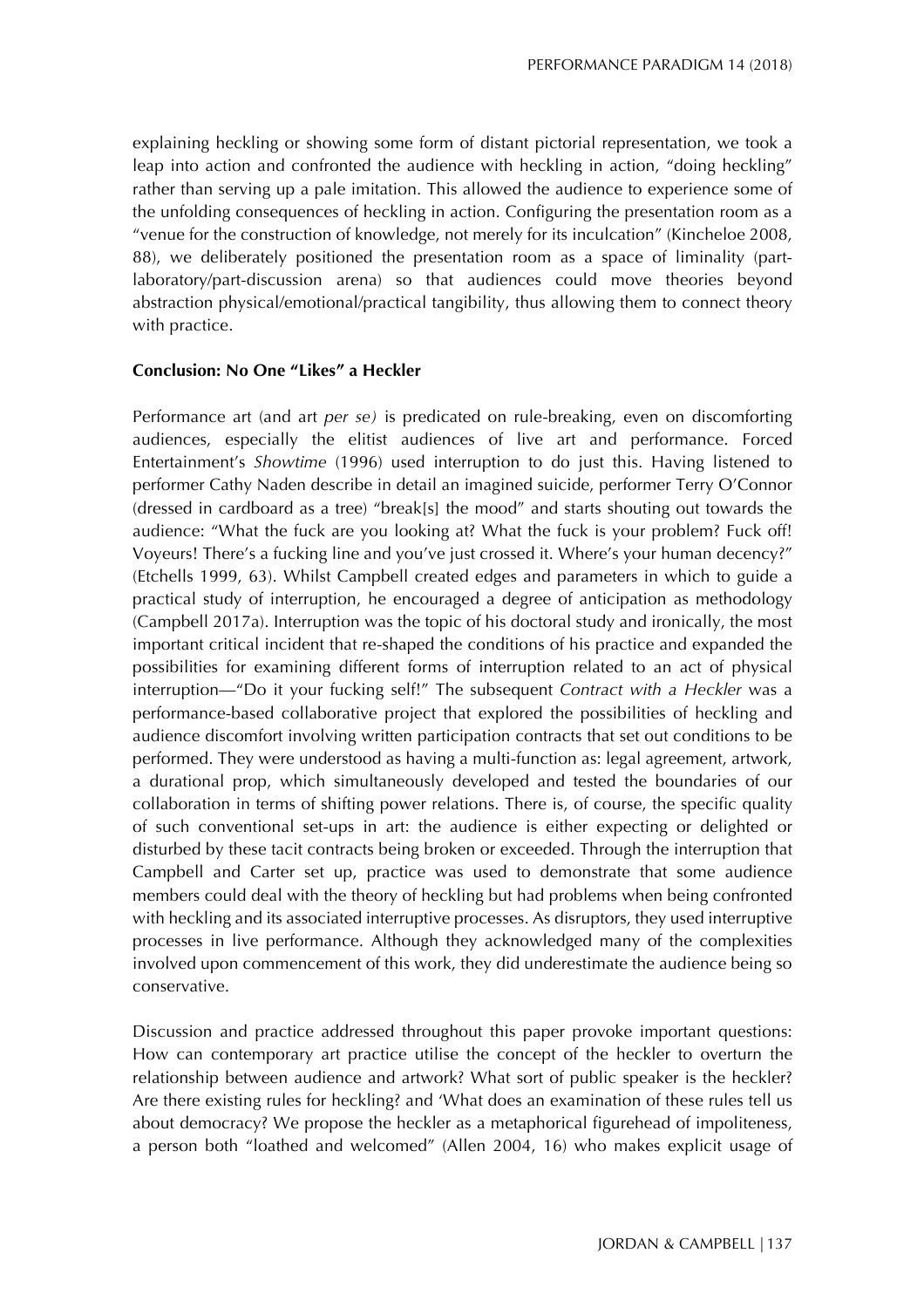interruption to gate-crash the spotlight of those being listened to whilst maintaining a presence amongst an outraged public who give the heckler their name. The heckler is unfettered by politeness and social protocol and uses physical and linguistic interruption to express their opinion, as well as those of others around her who dare not criticise the named presenter. The heckler is one in the eye for politeness and should be congratulated by those ashamed of their lack of nerve to heckle. The heckler's sophisticated usage of interruption should be thumbed-up for discussion. If social relations of any kind are to be democratic, then this must, as Mouffe suggests, include everybody's opinion and actions and embrace potential confrontation; it is morally and ethically problematic if opinions and actions seen as confrontational are somehow denied or quashed. The heckler enables us to think of another public as well as another type of speaker. The Heckler, together with the Whistleblower and the Philistine provide new ways to consider subaltern publics; heckle, act and be heard!

### **Notes**

 $\overline{a}$ 

1. Previously published excerpts are republished here with the kind permission of Intellect Publishing (Jordan 2011) and University College Cork (Campbell 2017b).

2. The reassessment of the role of the heckler as a vital agent in the processes of democratic exchange is part of Jordan's larger project titled *impossible publics*. This work proposes a reexamination of previously discredited actants and attempts to articulate their productive role in the disruption of liberal democratic processes. These *impossible publics* also include the impossible participant (see Freeeart Collective 2014), the passer-by, the whistleblower, and the philistine.

#### **Works Cited**

Online sources cited in this article were checked shortly before this article was published in December 2018 and all links were current at that time.

Allen, Tony. 2004. *A Summer in the Park: A Journal of Speakers' Corner*. London: Freedom Press. Auguet, Roland. (1972) 2012. *Cruelty and Civilization: The Roman Games*. London: Routledge. Austin, J.L. 1962. *How to Do Things with Words*. London: Oxford University Press.

- Barthes, Roland. 1977. "Death of the Author." In *Image-Music-Text,* edited by Stephen Heath, 142–48. New York: Fontana Press
- Billig, Michael. 2005. *Laughter and Ridicule. Towards a Social Critique of Humour*. London: Sage. Bishop, Claire. 2004. "Antagonism and Relational Aesthetics." *October* 110: 51–79.

https://doi.org/10.1162/0162287042379810

- Bourriaud, Nicolas.1998. *Relational Aesthetics.* Translated by David Macey. Dijon: Les presses du reel.
- Bruff, Ian 2013. "The Materiality of the Body and the Viscerality of Protest." Presented at *Heckler*, TRADE, Nottingham.

Butler, Judith. 1993. *Bodies that Matter: On the Discursive Limits of "Sex".* London: Routledge.

Campbell, Lee. 2017a. "Anticipation, Action and Analysis: A New Methodology for Practice as Research." *PARtake: The Journal of Performance as Research* 1 (2): n. pag. http://scholar.colorado.edu/partake/vol1/iss2/7/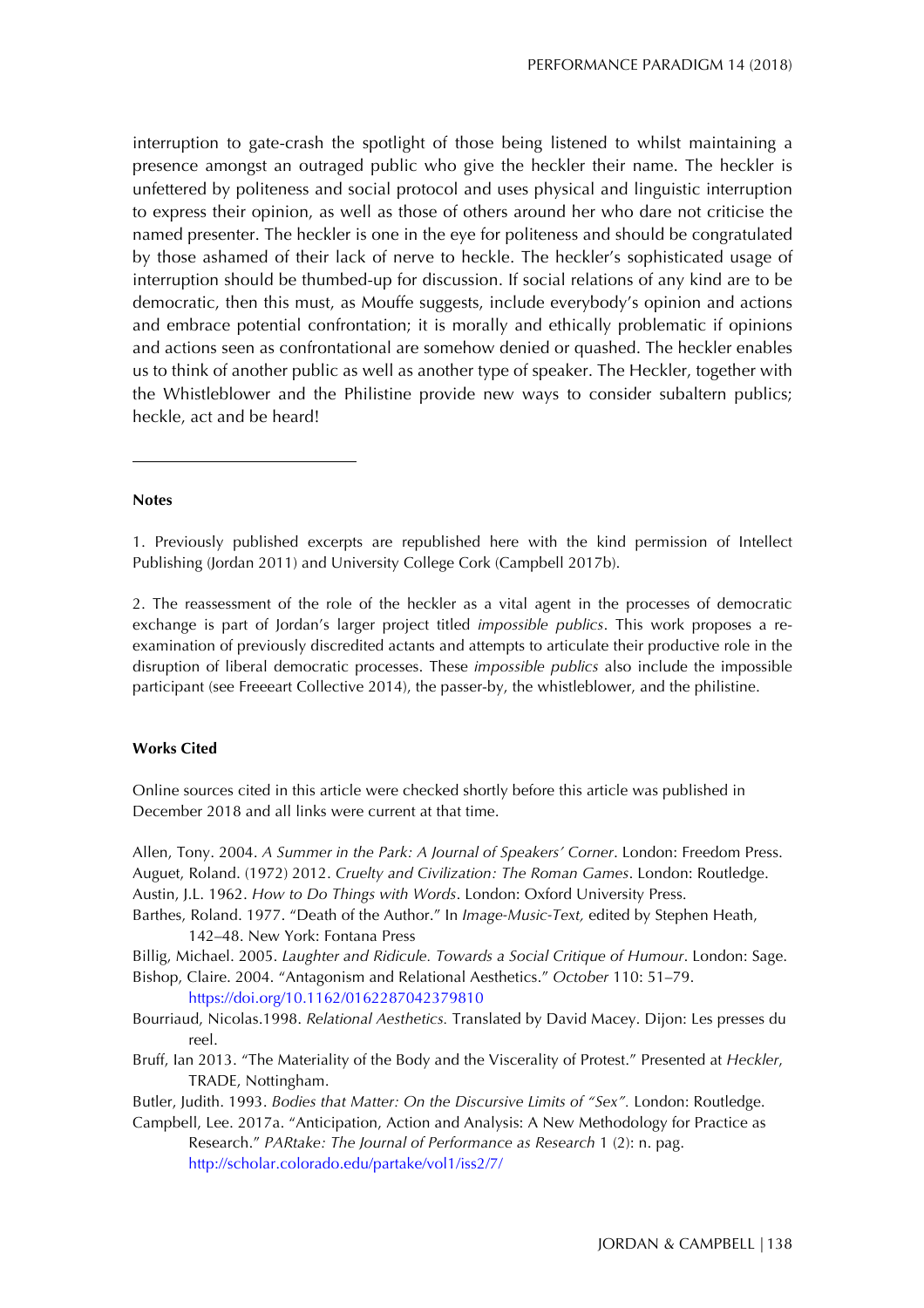- ———. 2017b. "Collaborators and Hecklers: Performative Pedagogy and Interruptive Processes." *Scenario: Journal for Drama and Theatre in Foreign and Second Language Education* 11 (1): n. pag. http://publish.ucc.ie/journals/scenario/2017/01/Campbell/05/en#H1-3
- Carter, Claire Makhlouf. 2018. Personal correspondence with Lee Campbell, 2018.
- Corbeill, Anthony. 2004. *Nature Embodied: Gesture in Ancient Rome.* Princeton, NJ: Princeton University Press.
- Cowan John. 2016. Personal correspondence with Lee Campbell. January 15, 2016.
- Critchley, Simon. 2002. *On Humour.* London: Routledge.

 $\overline{a}$ 

- Dacre, Nigel. 2013. *Newsflash*. Prod. credit n.k., Prod. company n.k., Prod. country n.k., 22:35 6/11/2013, ITV, 70mins. http://bobnational.net/record/181757
- Đorđević, Biljana and Julija Sardelić. 2013. "A Vibrant Democracy Needs Agonistic Confrontation: An Interview with Chantal Mouffe." *Citizenship in South-East Europe*. July 22, 2013. http://www.citsee.eu/interview/vibrant-democracy-needs-agonistic-confrontationinterview-chantal-mouffe
- Double, Oliver. 2005. *Getting the Joke*. London: Methuen.
- Dougherty, Brian. 2003. *How to Do It Standing Up: The Friars Club Guide to Being a Comic*. Seiten; Verlag: Black Dog & Leventhal Publishers Inc.
- Etchells, Tim.1999. *Certain Fragments*. London: Routledge.
- Freeeart Collective. 2014. "Impossible Participation." *Interactive Contemporary Art: Participation in Practice*, edited by Kathryn Brown, 255–69. London: I.B. Tauris.
- Garner, Joe. 1998. *We Interrupt This Broadcast: Relive the Events That Stopped our lives—From the Hindenburg to the Death of Princess Diana*. Naperville, IL: Sourcebooks.
- Govinda, Manick. 2012. Personal conversation with Lee Campbell. December 15, 2012.
- Hound, Rufus. 2011*. Stand-Up Put-Downs.* London: Bantam Press.
- Jordan, Mel. 2011. "Heckle, Hiss, Howl and Holler." *Art & the Public Sphere* 1(2): 117–19. http://dx.doi.org/10.1386/aps.1.2.117\_2
- ———. 2013. "Welcome and Introduction" and "Closing Thanks." Presented at *Heckler*, TRADE, Nottingham.
- ———. 2014. "People as Producers." *Art & the Public Sphere* 3 (1): 5–7. http://dx.doi.org/10.1386/aps.3.1.5\_2
- ———. 2017. "Art and the Public Sphere: From Controversy to Opinion Formation in the Making of Contemporary Art." *Art and the Public Sphere* 6 (1–2): 7–18. http://dx.doi.org/10.1386/aps.6.1-2.7\_1
- Kincheloe, Joe. 2008. *Critical Pedagogy.* New York: Peter Lang.
- McKie, David. 2005. "Unplotted Ripostes." *Guardian*. April 28, 2005.

https://www.theguardian.com/media/2005/apr/28/broadcasting.comment

- Morreall, John. 1983. *Taking Laughter Seriously*. Albany: State University of New York Press.
- Mouffe, Chantal. 2010. "Chantal Mouffe: Agonistic Democracy and Radical Politics." *Pavilion: Journal for Politics and Culture* http://pavilionmagazine.org/chantal-mouffe-agonisticdemocracy-and-radical-politics/
- O'Dell, Kathy. 1998. *Contract with the Skin: Masochism, Performance Art and the 1970s.* Minnesota: University of Minnesota Press.
- Parkinson, John. 2003. "Legitimacy Problems in Deliberative Democracy." *Political Studies* 51 (1): 180–96. https://doi.org/10.1111/1467-9248.00419
- Soltani, Farokh. 2015. Personal correspondence with Lee Campbell. July 16, 2015
- White, Michael. 2006. "A Brief History of Heckling." *Guardian*. April 28, 2006.

https://www.theguardian.com/politics/2006/apr/28/past.labour

Wikipedia. "Heckler's Veto." *Wikipedia*.

https://en.wikipedia.org/w/index.php?title=Heckler%27s\_veto&oldid=855066183